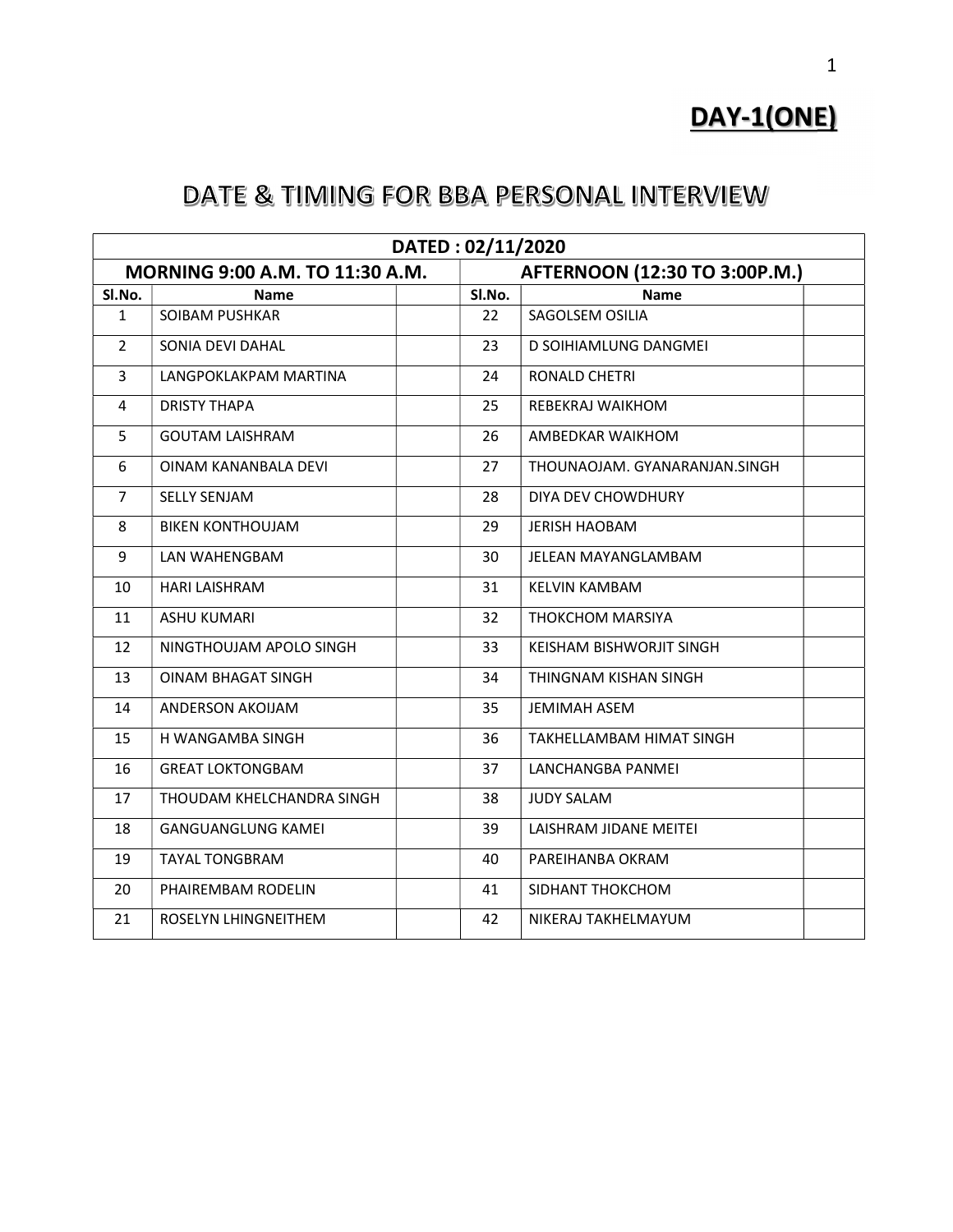DAY-1(ONE)

|        | DATED: 02/11/2020                                                |                   |                                           |  |  |  |  |
|--------|------------------------------------------------------------------|-------------------|-------------------------------------------|--|--|--|--|
|        | AFTERNOON (12:30 TO 3:00P.M.)<br>MORNING 9:00 A.M. TO 11:30 A.M. |                   |                                           |  |  |  |  |
|        |                                                                  | DATED: 02/11/2020 |                                           |  |  |  |  |
|        | MORNING 9:00 A.M. TO 11:30 A.M.                                  |                   | AFTERNOON (12:30 TO 3:00P.M.)             |  |  |  |  |
| Sl.No. | <b>Name</b>                                                      | SI.No.            | <b>Name</b>                               |  |  |  |  |
| 43     | SADANANDA THIYAM                                                 | 64                | WIJINLUNGBOU NEWMAI                       |  |  |  |  |
| 44     | NONGMEIKAPAM JENAN SINGH                                         | 65                | LAISHRAM HEDARSON                         |  |  |  |  |
| 45     | SURJAKANTA LONGJAM                                               | 66                | LAISHRAM LANCHENBA KHUMAN                 |  |  |  |  |
| 46     | SUNDARLAL GURUMAYUM                                              | 67                | <b>JEENALISHA YENGKHOM</b>                |  |  |  |  |
| 47     | AHANTHEM BIKRANT SINGH                                           | 68                | NAPOLEON KSHETRIMAYUM                     |  |  |  |  |
| 48     | PADINLUNGBOU CHARENGNA                                           | 69                | LILYCARE LEISAN                           |  |  |  |  |
| 49     | MAHESH POWER YUREMBAM                                            | 70                | NGALATIM HORAM                            |  |  |  |  |
| 50     | NAMRAM POIREIHENBI CHANU                                         | 71                | KHUNDRAKPAM SUNIBALA CHANU                |  |  |  |  |
| 51     | RAJESH SHANDHAM                                                  | 72                | OINAM LEISHEMBA KHUMAN                    |  |  |  |  |
| 52     | RAJKUMARI DISHARANI DEVI                                         | 73                | KONGKHAM PINTU DEVI                       |  |  |  |  |
| 53     | PAOGOUTHANG HONGSHA                                              | 74                | TOIJAM KISHAN MEITEI                      |  |  |  |  |
| 54     | <b>AKOIJAM RONALD</b>                                            | 75                | MARK MANGKHUOLLIEN THANGSING              |  |  |  |  |
| 55     | SYDNEY LAISHRAM                                                  | 76                | SHANGUBAM SHUSHIL KUMAR SINGH             |  |  |  |  |
| 56     | ELIZABETH LALPARVUL                                              | 77                | <b>HUININGSUMBAM BINITA</b>               |  |  |  |  |
| 57     | NINGTHOUJAM DIPARANI                                             | 78                | SEHKHOGIN KIPGEN                          |  |  |  |  |
| 58     | NINGTHOUJAM SRINIVAS SINGH                                       | 79                | NONGTHOMBAM NONGPOKNGANBI<br><b>CHANU</b> |  |  |  |  |
| 59     | CHANDRABALA YUMNAM                                               | 80                | SOUGRAKPAM AMARJIT SINGH                  |  |  |  |  |
| 60     | RISHIKANTA YENGKOKPAM                                            | 81                | BRAHMACHARIMAYUM PRINCE                   |  |  |  |  |
|        |                                                                  |                   | <b>SHARMA</b>                             |  |  |  |  |
| 61     | LEOJIT THOUNAOJAM                                                | 82                | SAIKHOM RESHAV                            |  |  |  |  |
| 62     | <b>KHAI CHAN SANG</b>                                            | 83                | <b>JESSICA RUNREMMAWI</b>                 |  |  |  |  |
| 63     | MOIRANGTHEM CLEOPATRA                                            | 84                | KHUMANTHEM BISHORJIT SINGH                |  |  |  |  |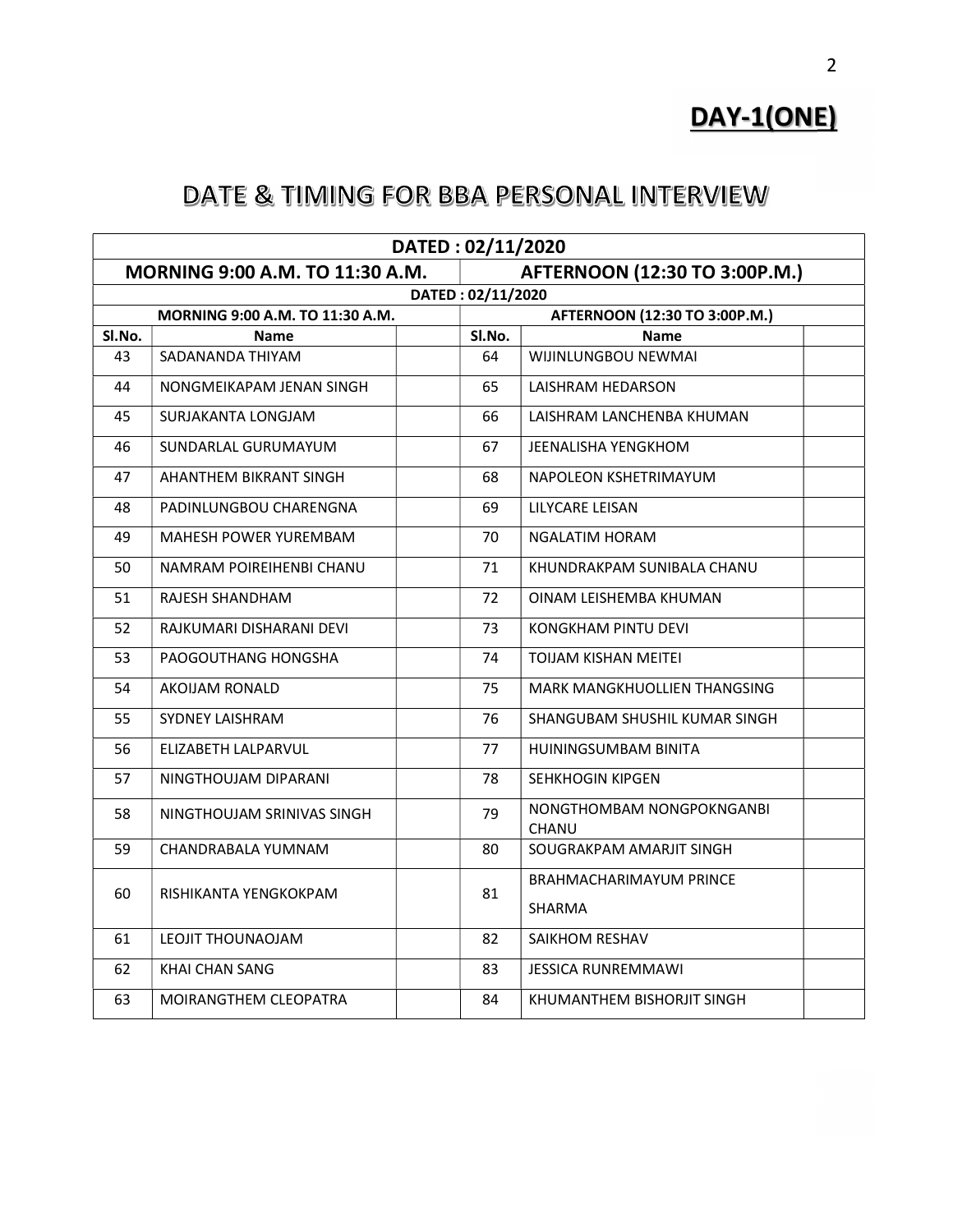# DAY-1(ONE)

| DATED: 02/11/2020                                                |                                                   |                   |  |                               |  |  |  |
|------------------------------------------------------------------|---------------------------------------------------|-------------------|--|-------------------------------|--|--|--|
| MORNING 9:00 A.M. TO 11:30 A.M.<br>AFTERNOON (12:30 TO 3:00P.M.) |                                                   |                   |  |                               |  |  |  |
|                                                                  |                                                   | DATED: 02/11/2020 |  |                               |  |  |  |
|                                                                  | MORNING 9:00 A.M. TO 11:30 A.M.                   |                   |  | AFTERNOON (12:30 TO 3:00P.M.) |  |  |  |
| SI.No.                                                           | <b>Name</b>                                       | SI.No.            |  | Name                          |  |  |  |
| 85                                                               | MOIRANGTHEM BONAPART<br><b>SINGH</b>              | 106               |  | HAOBAM BINITA DEVI            |  |  |  |
| 86                                                               | JEENA TAKHELLAMBAM                                | 107               |  | CHRISTINA URIKHIMBAM          |  |  |  |
| 87                                                               | KHARAIJAM YOIHENBA MEETEI                         | 108               |  | HUIDROM JHANACHANDRA SINGH    |  |  |  |
| 88                                                               | RAJKUMAR VEDANTA                                  | 109               |  | MONGJAM SHANDHIYA CHANU       |  |  |  |
| 89                                                               | HITESH KANGJAM                                    | 110               |  | NONGTHOMBAM SANATOMBI EDEVI   |  |  |  |
| 90                                                               | <b>TENNYSON SOIBAM</b>                            | 111               |  | SANJEEV THONGAM               |  |  |  |
| 91                                                               | SOUGRAKPAM AMARJIT SINGH                          | 112               |  | SUSHIL SINGH SANASAM          |  |  |  |
| 92                                                               | MAINAM JAYALUXMI DEVI                             | 113               |  | SINTHOI KHAIDEM               |  |  |  |
| 93                                                               | AMAKCHAM LUXMI DEVI                               | 114               |  | S.SEILENHAO HAOKIP            |  |  |  |
| 94                                                               | LANGPOKLAKPAM PRITAM SINGH                        | 115               |  | MD. KHURSHEED M.K.            |  |  |  |
| 95                                                               | PHURAILATPAM CHITRASEN<br>SHARMA                  | 116               |  | <b>DENIS YUMLEMBAM</b>        |  |  |  |
| 96                                                               | PURVASH HIJAM                                     | 117               |  | <b>GREATSON YENGKOKPAM</b>    |  |  |  |
| 97                                                               | <b>KSHETRIMAYUM</b><br><b>BANKIMCHANDRA SINGH</b> | 118               |  | <b>GURUMAYUM BINITA DEVI</b>  |  |  |  |
| 98                                                               | MALEMNGAMBI OKRAM                                 | 119               |  | THOKCHOM KRISHNANANDA SINGH   |  |  |  |
| 99                                                               | BABYRANI CHONGTHAM                                | 120               |  | KHAIDEM ALEX MEITEI           |  |  |  |
| 100                                                              | ANANDARAJ NINGTHOUJAM                             | 121               |  | <b>HARISH KIYAM</b>           |  |  |  |
| 101                                                              | <b>SIMRAN KHARKA</b>                              | 122               |  | LEISHEMBI TONGBRAM            |  |  |  |
| 102                                                              | NGANGKHAM BIMARJIT                                | 123               |  | KONGBRAILATPAM HILARY SHARMA  |  |  |  |
| 103                                                              | LOUREMBAM LAMNGANBA SINGH                         | 124               |  | <b>BONNY LAISHRAM</b>         |  |  |  |
| 104                                                              | SALAM MALEMNGANBA SINGH                           | 125               |  | LOITONGBAM PACHA MEETEI       |  |  |  |
| 105                                                              | LAISHRAM DYLAN                                    | 126               |  | TONDONBA LAISHRAM             |  |  |  |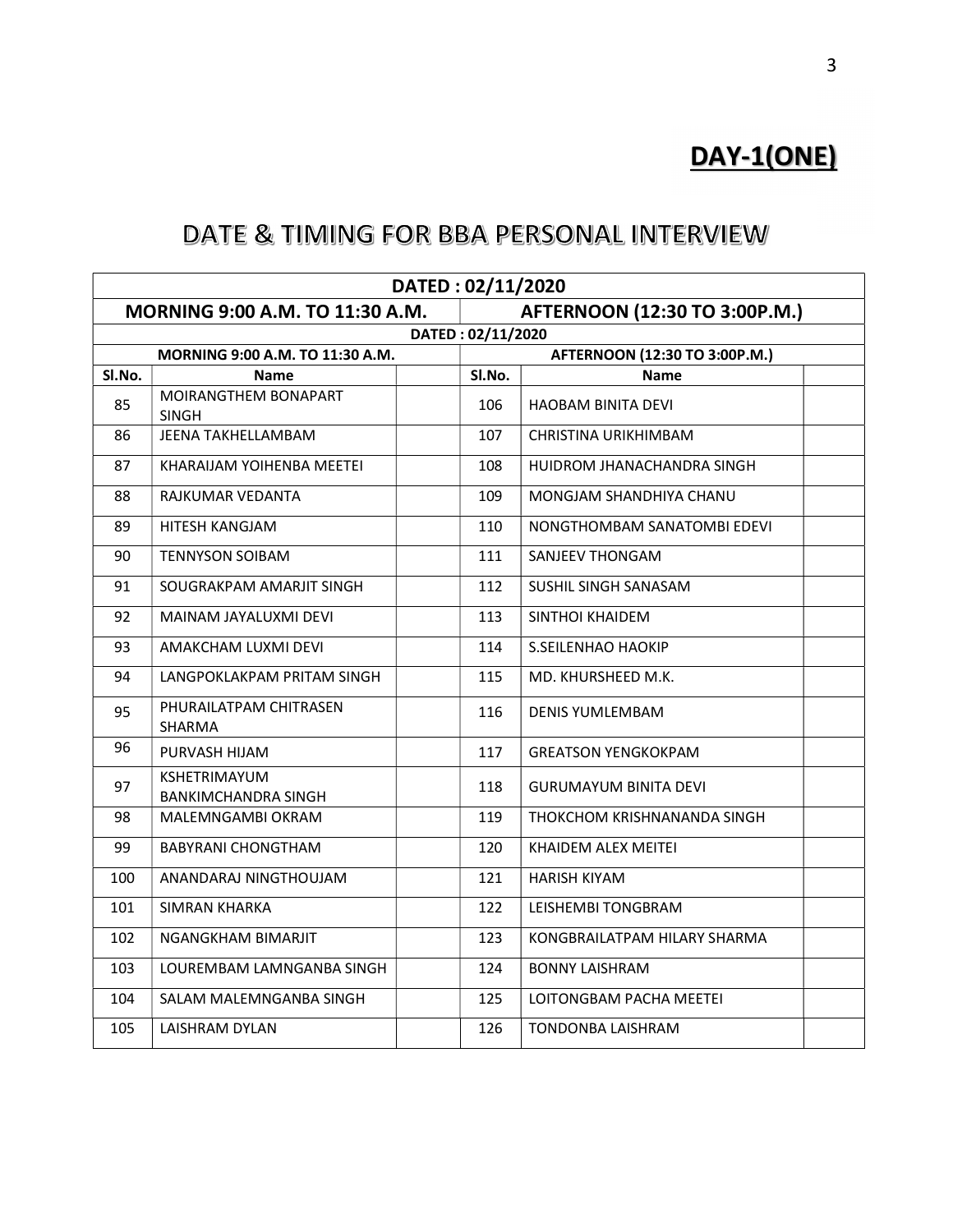# DAY-2(TWO)

| DATED: 03/11/2020 |                                        |        |  |                               |  |  |  |  |
|-------------------|----------------------------------------|--------|--|-------------------------------|--|--|--|--|
|                   | MORNING 9:00 A.M. TO 11:30 A.M.        |        |  | AFTERNOON (12:30 TO 3:00P.M.) |  |  |  |  |
| SI.No.            | Name                                   | SI.No. |  | <b>Name</b>                   |  |  |  |  |
| 127               | SORENSHANGBAM ROHIT SINGH              | 148    |  | <b>KEBRIT MEITRAM</b>         |  |  |  |  |
| 128               | KHWAIRAKPAM ROHIT SINGH                | 149    |  | ARABA IRUNGBAM                |  |  |  |  |
| 129               | AYEKPAM NARESH SINGH                   | 150    |  | MD AZARUDDIN                  |  |  |  |  |
| 130               | RONIBALA HAOBIJAM                      | 151    |  | LURENJ SOROKHAIBAM            |  |  |  |  |
| 131               | SARANGTHEM BIDYANANDA<br><b>MEETEI</b> | 152    |  | LAISHRAM ROMOCHAND SINGH      |  |  |  |  |
| 132               | AKHOM RONIKA DEVI                      | 153    |  | <b>BRIANNA YUMNAM</b>         |  |  |  |  |
| 133               | KHWAI RAJ NONGMAITHEM                  | 154    |  | KHWAIRAKPAM ROPEN             |  |  |  |  |
| 134               | HENTAKPAM RNAIL SINGH                  | 155    |  | ROBINKUMAR MAIBAM             |  |  |  |  |
| 135               | LONGJAM DEMISON SINGH                  | 156    |  | SALAM JAMES MEITEI            |  |  |  |  |
| 136               | KHOMMONLAL VAIPHEI                     | 157    |  | THANGJAM LANGLEN CHANU        |  |  |  |  |
| 137               | <b>LUNGOULEN HAOKIP</b>                | 158    |  | NEPRAM ROSHIBINA CHANU        |  |  |  |  |
| 138               | KHUNJAMBAM LUWANGAMBA<br><b>MEITEI</b> | 159    |  | <b>MD ZIAUR RAHAMAN</b>       |  |  |  |  |
| 139               | RAJIANTHUI PAMEI                       | 160    |  | NGANTHOIBA LAITHANGBAM        |  |  |  |  |
| 140               | <b>GREATSON PANMEI</b>                 | 161    |  | NGARIYAMBAM HENBA             |  |  |  |  |
| 141               | <b>CHONGTHAM PRABIN SINGH</b>          | 162    |  | <b>LENNIN KHONGSAI</b>        |  |  |  |  |
| 142               | <b>ROSHNI MUTUM</b>                    | 163    |  | CHINGKHEINGANBA KHUNDRAKPAM   |  |  |  |  |
| 143               | PRIYA KAMEI                            | 164    |  | <b>PUJA REDDER</b>            |  |  |  |  |
| 144               | NIMSHIMCHON ZINGKHAI                   | 165    |  | SIBANANDA ELANGBAM            |  |  |  |  |
| 145               | LALKHOSEI HAOKIP                       | 166    |  | LAISHRAM BINOD SINGH          |  |  |  |  |
| 146               | <b>CHIHANSING HORAM</b>                | 167    |  | ATHOKPAM ALVA DEVI            |  |  |  |  |
| 147               | NAOREM DIYABARTA SINGH                 | 168    |  | MOIRANGTHEM MACBETH SINGH     |  |  |  |  |
|                   |                                        |        |  |                               |  |  |  |  |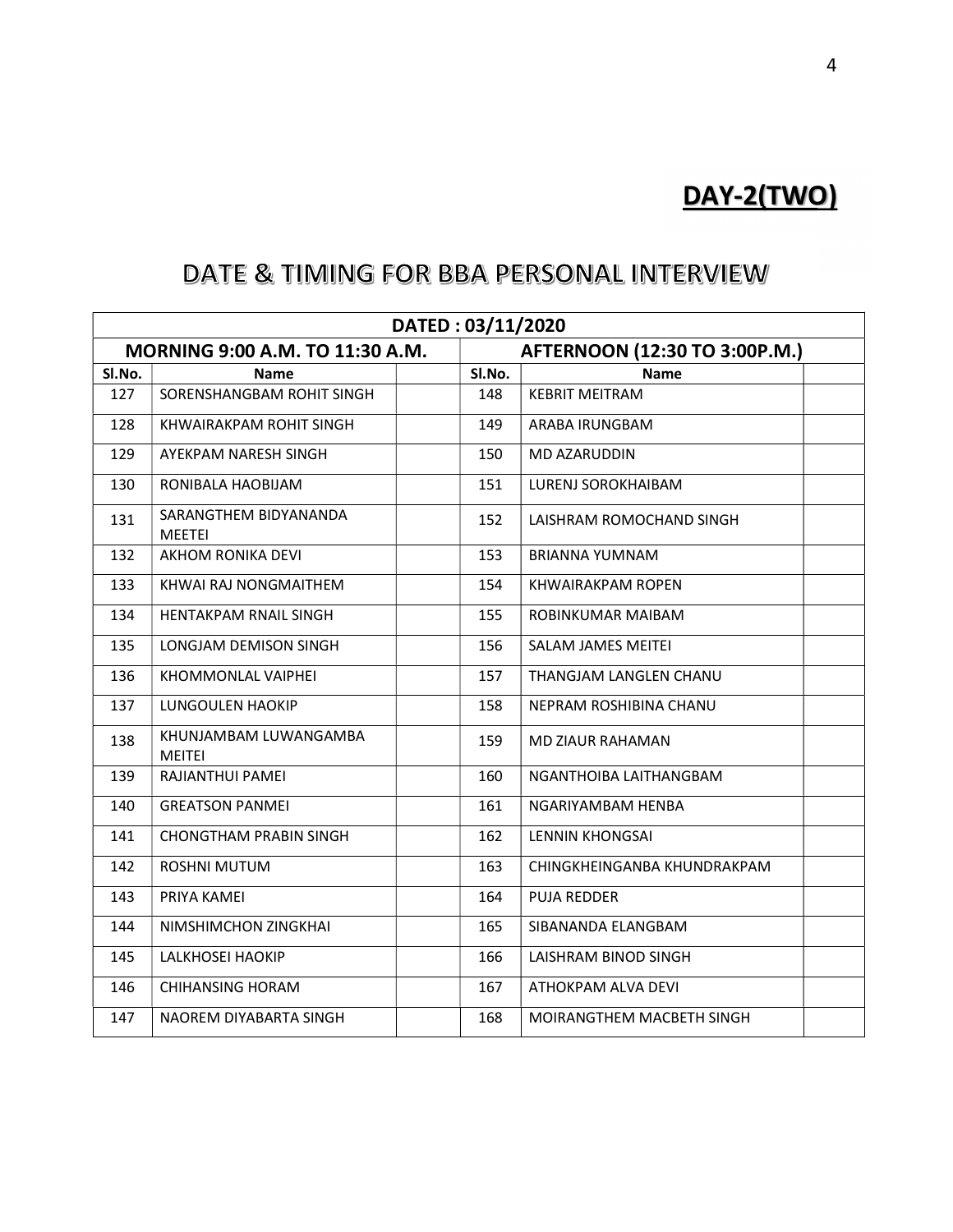# DAY-2(TWO)

| DATED: 03/11/2020 |                                 |  |        |                               |  |  |  |
|-------------------|---------------------------------|--|--------|-------------------------------|--|--|--|
|                   | MORNING 9:00 A.M. TO 11:30 A.M. |  |        | AFTERNOON (12:30 TO 3:00P.M.) |  |  |  |
| SI.No.            | Name                            |  | SI.No. | <b>Name</b>                   |  |  |  |
| 169               | <b>ARIBAM NIKHIL</b>            |  | 190    | NONGTHOMBAM NIRMALA DEVI      |  |  |  |
| 170               | <b>AYUSH MUTUM</b>              |  | 191    | KHUMUKCHAM LAMNGANBA MEITEI   |  |  |  |
| 171               | RAJKUMAR WAIKHOM                |  | 192    | <b>SUITAL AKOIJAM</b>         |  |  |  |
| 172               | RITIKA ANGOM                    |  | 193    | <b>NEILS MOIRANGTHEM</b>      |  |  |  |
| 173               | RAJKUMARI VIJAYA                |  | 194    | <b>BALESHWOR HUIREM</b>       |  |  |  |
| 174               | THIYAM APILIKA DEVI             |  | 195    | SHAHJUDDIN KHULLAKPAM         |  |  |  |
| 175               | SANDEEP PRADHAN                 |  | 196    | POIREITON YUMKHAIBAM          |  |  |  |
| 176               | <b>HEADLEE PAONAM</b>           |  | 197    | <b>MAIBAM ROLIN SINGH</b>     |  |  |  |
| 177               | JYOTI SOAM                      |  | 198    | YUMNAM RUDISH MEITEI          |  |  |  |
| 178               | LANCHENBA SANASAM               |  | 199    | MARISON KSHETRIMAYUM          |  |  |  |
| 179               | <b>SVIK CHAWUNG</b>             |  | 200    | LUMMILA KHAMRANG              |  |  |  |
| 180               | SIDDARTH MANGSATABAM            |  | 201    | THOMASH WANGKHEIMAYUM         |  |  |  |
| 181               | CHONMINLUNKIPGEN                |  | 202    | NINGOMBAM RONALDO SINGH       |  |  |  |
| 182               | HIDANGMAYUM PREMCHAND<br>SHARMA |  | 203    | THOUDAM LEEVIA CHANU          |  |  |  |
| 183               | LAMGOULEN DIMNGEL               |  | 204    | TAKHELCHANGBAM KENNEDY        |  |  |  |
| 184               | <b>VIVEK MEINAM</b>             |  | 205    | MOIRANGTHEM VIVEK SINGH       |  |  |  |
| 185               | AMARJIT ATHOKPAM                |  | 206    | <b>HIJAM RAHUL</b>            |  |  |  |
| 186               | LAISHRAM LOYANGAMBA<br>KHUMAN   |  | 207    | THAODEM NETRAJIT SINGH        |  |  |  |
| 187               | <b>JETLEEN PHAIREMBAM</b>       |  | 208    | TAKHELLAMBAM GYANAND SINGH    |  |  |  |
| 188               | <b>BD MOJALNGAM</b>             |  | 209    | SATYAM SHARMA ARIBAM          |  |  |  |
| 189               | ANOUBAM JYOTIKUMAR SHARMA       |  | 210    | <b>BLESSING GANGMEI</b>       |  |  |  |